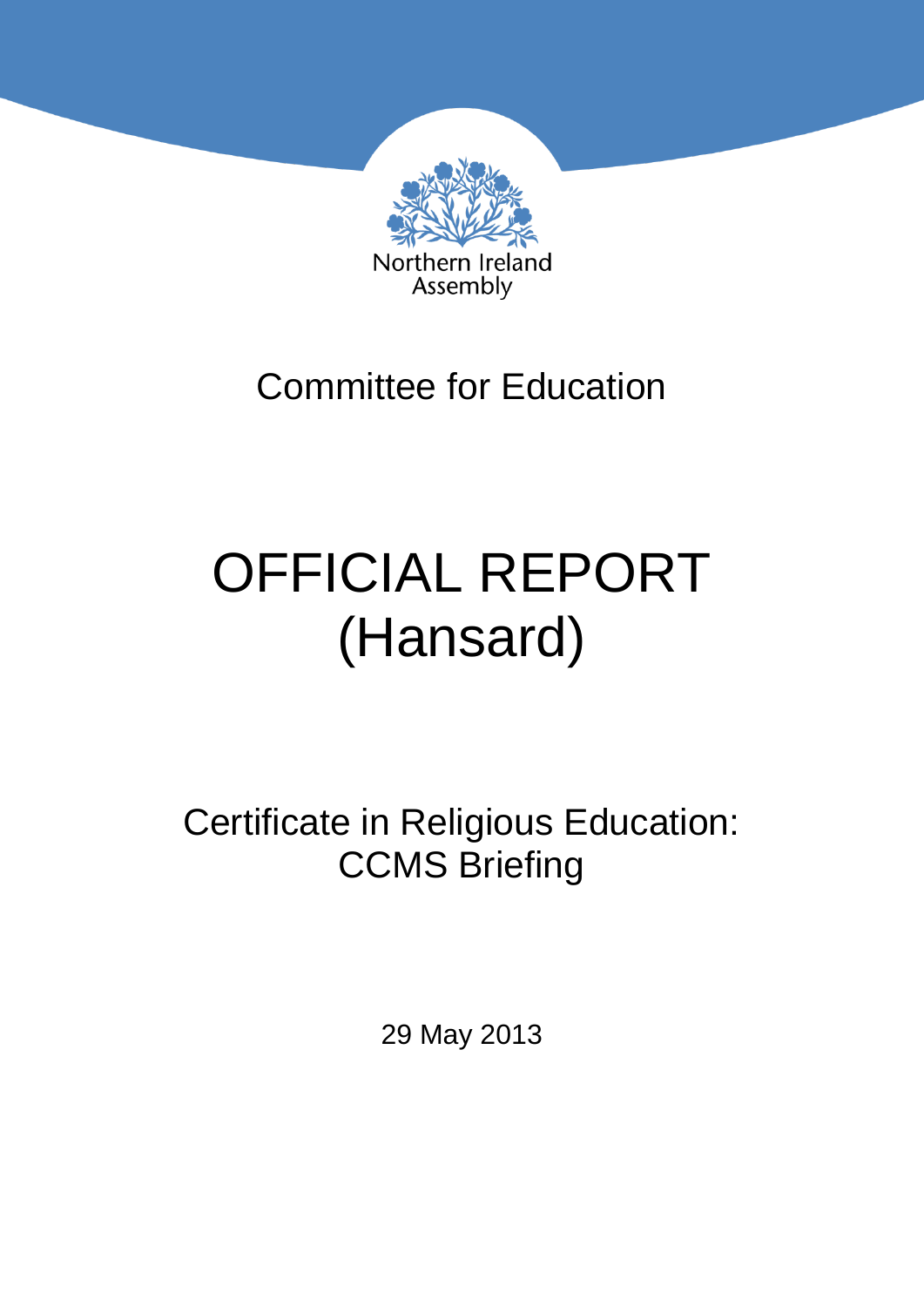### NORTHERN IRELAND ASSEMBLY

## Committee for Education

Certificate in Religious Education: CCMS Briefing

29 May 2013

**Members present for all or part of the proceedings:** Mr Mervyn Storey (Chairperson) Mr Danny Kinahan (Deputy Chairperson) Ms Michaela Boyle Mrs Jo-Anne Dobson Mr Trevor Lunn Mr Sean Rogers

**Witnesses:**

Mr Jim Clarke Council for Catholic Maintained Schools Mr Eugene O'Neill Council for Catholic Maintained Schools

**The Chairperson:** I welcome Mr Jim Clarke, chief executive of the Council for Catholic Maintained Schools (CCMS), and Eugene O'Neill, head of HR, finance and corporate governance at CCMS. You are very welcome. Thank you for taking the time to come to see us today. Jim, I ask you to make your opening comments and then we will have questions.

**Mr Jim Clarke (Council for Catholic Maintained Schools):** Thank you for the opportunity to come to the Committee. Your invitation was probably inspired by debate in the Assembly. In responding to some of the issues that have been raised with us, the first thing that we want to do is clarify that there are two issues. One is about the Fair Employment and Treatment Order (FETO) exemption. The second is about the use of the religious education certificate in the appointment of teachers to primary and nursery schools.

Let me deal with the first issue, which is the legislative position of FETO. The origins of this go back an awful long time, and certainly to the 1930s when the Protestant Churches transferred their schools to the state. Part of the arrangement at that time was that they would continue to be able to appoint principals who would retain the ethos. Largely, that meant people of the religion that the original trustees of the schools represented. The Catholic sector was consistent with that approach. That was largely the arrangement that stayed in place in many situations until 1976, when the Fair Employment and Treatment Order introduced a restriction on discrimination in employment, but it gave teaching an exemption. That exemption was looked at again in 1998 as part of the Fair Employment and Treatment Order. Article 70 of that order identified teaching as a general occupational exemption, and that is the way that it has been since.

Article 71 required that that position should be kept under review. The Equality Commission reviewed it in 2004, but it reviewed it in light of decisions taken in 2003 for the European directive on employment, which narrowed the exemption from employment to recruitment only. In 2004, a piece of research, led by Gallagher and Dunn, was carried out to support the Fair Employment Agency. The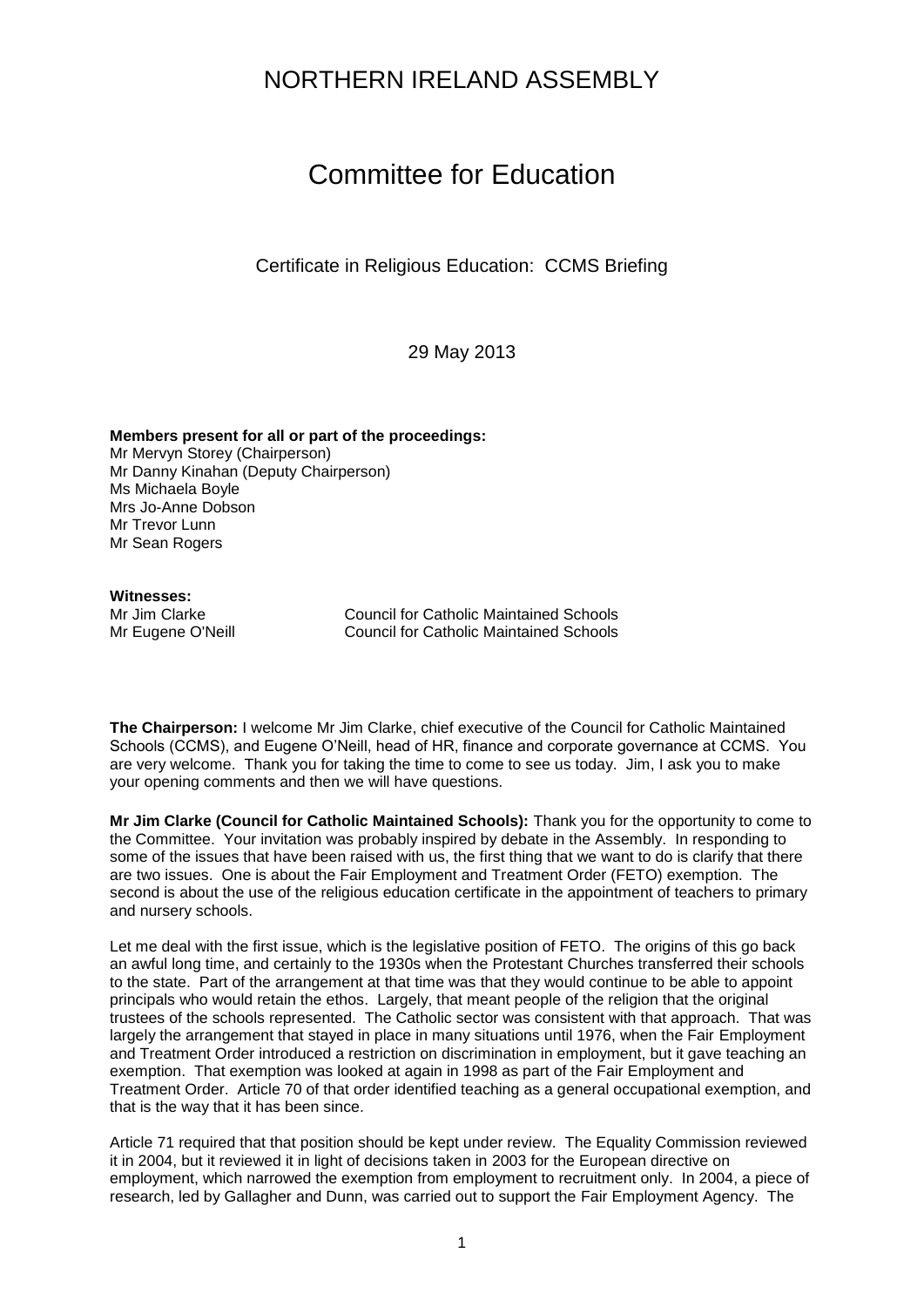Equality Commission sought public views on this at the time. I think that there were only 12 responses, the majority of which were in favour of ending the exemption. That was the nature of it. It was generally regarded that there was no great groundswell of opinion on this matter. It was, I suppose, provoked at that time by the intention to produce a single equality Bill. That is essentially the FETO end of things.

The certificate in religious education has been a requirement in Catholic schools for as long as there have been Catholic schools, that we can recall. It is subject to the same kind of rigour as any other academic course of study. Eugene will outline some of the details of that. In recent times, CCMS has sought to regularise dimensions of that. We feel that it is time for a review of the providers of the certificate to ensure that they are consistent in their demands around learning outcomes.

We also wanted to increase access to the certificate. We acknowledge that the certificate in religious education is provided as part of a course for students who are studying in colleges that are essentially set up to provide teachers for the Catholic sector but that that is not necessarily the case for people coming to education from other sources. Although there have been courses that people could access, we felt that maybe those should be more easily accessible, part of which is perhaps about making them more generally known and understood.

We have taken two initial steps on that front. A few years back, we acknowledged that teachers being made redundant from Catholic secondary schools could be redeployed into Catholic primary schools and that we would give those who did not have the RE certificate a period of time to gain it. This year, we have extended that to teachers from any other sector coming into a primary school from a postprimary school. We are going through a piece of work that will, if accepted, allow teachers from any background to apply for a job in a Catholic nursery or primary school and to be appointed, whether or not they have the certificate, on the understanding that they will gain the certificate within three years of taking up appointment. Those are the two dimensions that it is important to distinguish between.

I should have said earlier that, despite the fact that the exemption has been in legislation, we have never sought to use it. We have never used it, and we have no intention of ever using it. With that, I will stop and ask Eugene to add anything that he wants before we take questions.

**Mr Eugene O'Neill (Council for Catholic Maintained Schools):** I want to emphasise that there are a number of things going on in the background as regards how we are approaching this matter. Over recent months, we have been preparing an equality impact assessment of our policy. We have been out to consult with various stakeholders. We hope to include in our policy a range of mitigations that might help to break down the perception that there is a cold house.

As Jim mentioned, we have been looking at our own redundancy management processes, the processes that we have applied over the past number of years and derogations — if I can call them that — from the policy for our own teachers. In April of this year, we were happy to bring to council a proposal that we should extend this derogation to any teacher facing redundancy, irrespective of their background. If they are happy to work in a Catholic maintained primary or nursery school, we would be happy to employ them, subject to them obtaining the certificate. We did that in response to a request from the Northern Ireland Teachers' Council, representing the five trade unions. We were quite happy to do that, and our council was quite happy to endorse that policy.

We are also undertaking an internal review of the policy. We have been doing that over two or three years. We have been looking at the validation of courses. There is a long list of courses that are on the recognised list. We wanted to look at how we would validate those and at who is responsible for validating them. We wanted to look at parity between courses: are the courses obtained through our institutions in Northern Ireland of similar rigour to those obtained elsewhere or vice versa? We want to create pathways for people to obtain the course. We need to provide people who are not studying or preparing for teaching as an undergraduate or postgraduate student with pathways to access the course in a way that suits their work. We are looking at all those things and we have opened up negotiations with the episcopal conference and the various providers of those courses.

**The Chairperson:** Thank you, Eugene and Jim. The difficulty that some of us have with this issue is that there has been recognition that there is an issue, but the steps that are being taken to address it compound the problem. CCMS has said that it will have a review and that it will change the policy. Let us be blunt about it and name it as it is. CCMS says that it is not a cold house for Protestants. However, it is saying that people are entitled to have a job but that in two or three years' time, they will still have to have the same requirement that has excluded them from having such a job throughout all the years that CCMS and the Catholic sector has been in existence.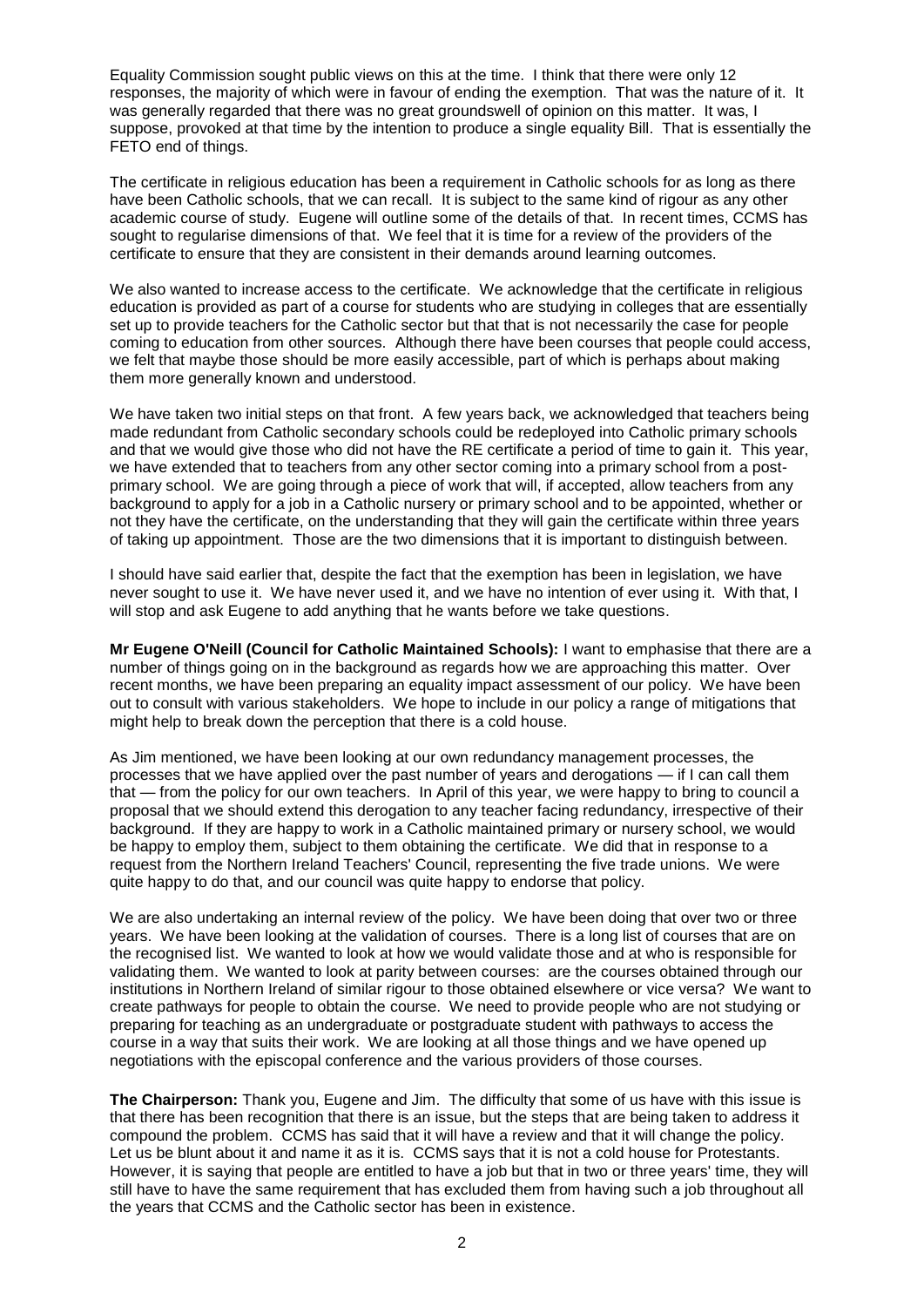Jim knows that this question has been asked repeatedly. I got the paper last night, which tried to explain it in some way. My difficulty is that I cannot understand why a person who teaches in a Catholic school is required to have a certificate to teach subjects other than religious education. I respect the position regarding the ethos and identity of a school, whatever that school may be. However, in the paper that you submitted to us yesterday, you state:

*"In Catholic schools Religious Education integrates the many branches of learning within the NI Curriculum into a multi-coloured mosaic."*

Is that not really a cover for trying to say that you still have justification for requiring someone to have a certificate to teach maths when the reality is that, as far as I am aware, there is not a Catholic way and a Protestant way of teaching maths? Two and two still make four in both types of schools.

**Mr J Clarke:** It does, and because two and two make four, I find your question hard to understand. RE is a subject that is taught by a primary teacher in the same way as maths or any other subjects are taught by a primary teacher. The primary curriculum is taught by one teacher, so in order for that teacher to embrace the entire curriculum, they need the certificate so that we, in the Catholic sector, are assured that they are committed to the ethos of the school as well as having an understanding of the religious education programme.

The notion of ethos underpins that. Yes, you are absolutely right: there is not a Catholic way or a Protestant way of teaching maths. None of the many minorities that we have in Northern Ireland now has its own way of teaching maths. However, the ethos of the school influences how people are developed and taught and how they engage in learning with the teacher and with each other. That is part of the ethos, and the certificate in religious education conveys that. We make absolutely no apology for that, and I am fairly certain, Mervyn, that you are not asking that the Catholic sector sets aside its ethos.

The question that I have to put back to you is this: other than through the certificate, do you have any suggestions as to how that ethos might be protected and maintained, bearing in mind that that ethos has contributed significantly to the improvement in outcomes for young people who have attended Catholic schools over the past number of years?

**The Chairperson:** Let us look at what seems to be the trajectory of education. If there is a buy-in for shared education, and your paper states:

*"The Catholic school is committed to the promotion of equality"*

— and if, as the deputy First Minister said in an answer to a question that I tabled a long time ago:

*"As Members may be aware, in effect, the exception allows schools to lawfully discriminate" — [Official Report, Bound Volume 44, p22, col 2].*

— that contradicts all the buzzwords and phraseology and everything that is talked about these days to do with equality and a shared future and all those things if you allow any element of the system to say that it is more than happy to be the promoter of equality but on the basis of the 'Animal Farm' version of equality that some are more equal than others. That is the difficulty.

It must be accepted, and I have no difficulty in doing so, that religious education is an important issue to be protected and to have in the ethos and identity of a school, as was the case when Northern Ireland was established and even Lord Londonderry did not want to have religious education and there was an issue around the Lynn report and the subsequent, eventual inclusion of RE. However, I still cannot reconcile that with there being a requirement to specifically have two things, the first of which is to have an exemption from fair employment legislation. I think everybody should be subject to fair employment legislation. The second is the requirement for everybody to have a certificate.

**Mr J Clarke:** At the very start, I tried to set out two issues. Based on what you said, Mervyn, I think that you have confused them again. The first thing is that we have had, through the law, the ability to, as you quote, "lawfully discriminate", but we have never used it and we have no intention of using it. We have no qualms whatsoever about that being taken away. However, we also must ensure that Catholics who are sending their children to a Catholic school will know that they will be developed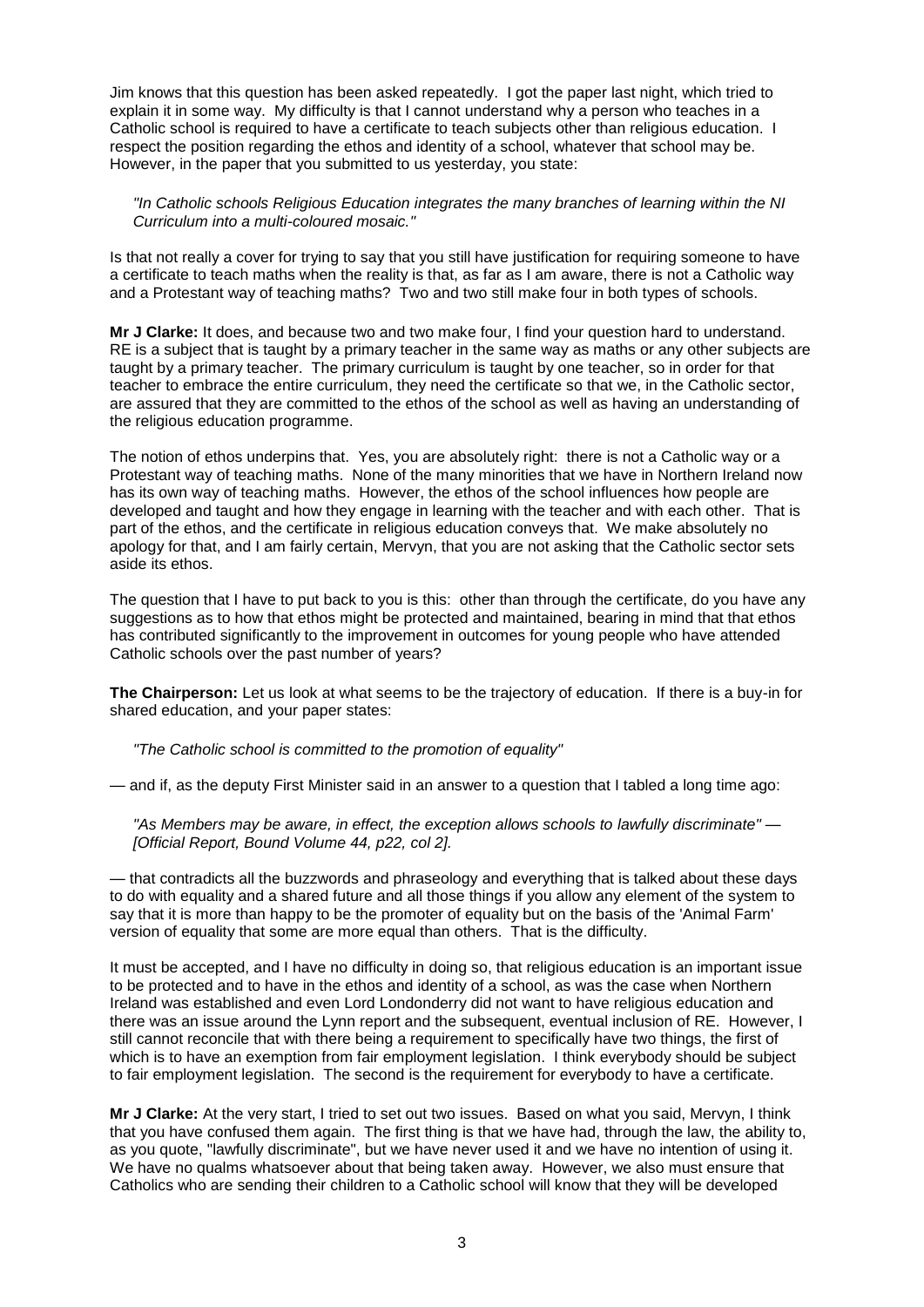through the ethos of that school. For many generations, the RE certificate has been the means of guaranteeing the ethos, if you like, in the employment of teachers.

What we are trying to do, and I think that this is in keeping with the spirit that I think that you are promoting around a shared future and a shared community, is extend the access to that right. We acknowledge that people, while that right has been there, might not have had as much access to it or been as aware of it as they could have been. We are trying to improve that access, but it is always on the understanding that people coming into a Catholic school will understand, support and maintain the ethos of that school.

I repeat the question that I put to you: if it is not to be done through the certificate, what other means have we of doing that? You talked about the 'Animal Farm' aspect. We could possibly acknowledge that it is, at present, easier for a Catholic, because of the way in which many of them were trained through colleges that provide for the certificate, to access employment in a Catholic school with the certificate than it is for those without it. We are trying to modify that, and Eugene gave you the background to our intentions in that particular area.

**The Chairperson:** I have two other things. One of the conclusions of the long-awaited review that the Department carried out stated:

*"statistics would indicate that those who do not hold the Certificate currently have 50% less job opportunities than those who do".*

The review then tries to clarify that by concluding:

*"there is no statistical evidence to suggest that the Certificate requirement has resulted in inequalities in employment."*

No disrespect, but a blind man would see that there clearly is an issue. There are very few exceptions. There is one school in a constituency adjoining mine, which I believe has a good balance of non-Catholic and Roman Catholic staff, but the perception is that the majority of people who are currently employed in Catholic schools are Catholics.

**Mr J Clarke:** It is the perception and, for the reasons that I have given, the reality. I cannot defend that report, but perception carries a lot of weight in this argument. In recognition of that, we are trying to put some of the facts on the table, and we recognise that it is easier for someone who has gone through a Catholic college of education and had the certificate as part of their course to access schools. The report reflects that. However, we are also saying that we are perfectly prepared to give that opportunity to people who show their commitment to that ethos. Part of what CCMS is doing at the moment, with the agreement of bishops, is aimed at creating circumstances in which we can extend that access.

**The Chairperson:** Eugene, I want to ask you about access to the certificate. Do you think that more needs to be done about the cost, given the fact that, if you are a non-Catholic, it will cost you £2,000? Who has that amount of money? We create another barrier simply by saying to people that we will give them a job but that, within that period, it will cost them £2,000 to get the certificate. The school will not pay for it and neither will St Mary's; the individual has to pay for it out of their own pocket.

**Mr E O'Neill:** That is not correct. The students who engage in the course through correspondence courses or whatever do pay for it, but they are reimbursed by the Department for Employment and Learning, so they can claim those costs back.

#### **The Chairperson:** The full costs?

**Mr E O'Neill:** Yes. I am not aware of a figure of £2,000. The figure that I had in my mind was £600.

#### **The Chairperson:** OK.

**Mr E O'Neill:** We can do a bit of work there and look at what the actual costs are.

Access or accessibility is an issue, and it is one that we fundamentally recognised in our internal review. It is something that we would like to see being opened up. For my part, I do not understand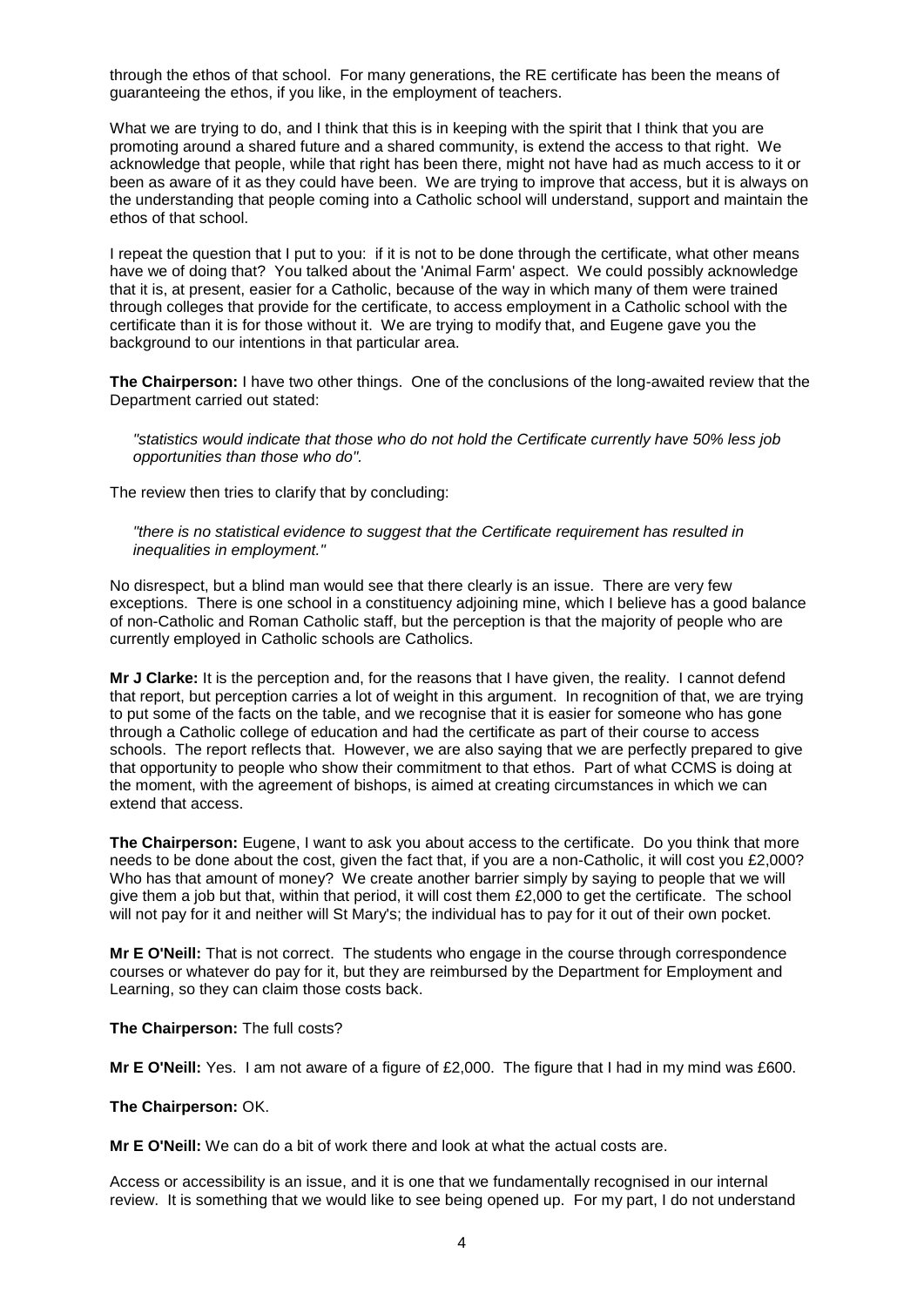why students who attend Stranmillis have to access a course through a correspondence course in Scotland when we have two institutions here that provide it. I would like to work with those institutions to open up pathways for people to try to break down this notion of a cold house effect.

We hold the certificate to be a necessary professional qualification. We believe that it will empower teachers to teach in our primary schools and place them in a position where they can apply for jobs. If they do not have it, and if what we are proposing works so that they can get it, we want to see that that course does what it says on the tin. We would like to make sure that all courses are properly validated and assessed so that they deliver what we are asking them to deliver, which is the empowerment of our teachers.

We see this as a professional qualification that should not be an obstacle to someone's pathway into a job, but as something that should enhance the route to a job. Our business is about getting the best possible teachers, and I hold to that. We all have that view. We want our best possible teachers teaching in our schools here and delivering on raising standards for our children. We need to provide whatever pathways and support that we can for those people, rather than rely on obstacles.

**The Chairperson:** Are we any nearer to the council implementing the recommendations of the Equality Commission?

**Mr E O'Neill:** Which recommendations?

**The Chairperson:** The recommendations that the certificate should be done away with for postprimary schools and that it should be required in preparing children for the sacraments in primary schools.

**Mr J Clarke:** First, I am not aware that those are the recommendations. In the case of secondary schools, we require the certificate only for a small number of posts, such as RE teachers and heads of RE or pastoral care. It is not a requirement in post-primary education. That is one of the reasons why our first move was to make this certificate available over a three-year period to teachers in Catholic post-primary schools who had been made redundant and might then be redeployed into the primary sector.

**Mr E O'Neill:** To draw the association with preparation for the sacraments is not right either. It is about more than that. A limited number of teachers in a primary setting will prepare children for the sacraments. It is not a point-in-time experience that our teachers are expected to have; it is an understanding of the Catholic faith throughout the whole of a child's life in a primary school.

**The Chairperson:** This just keeps going round and round, because it depends on the terminology that is used. Your paper states:

*"In Catholic Schools, the Religious Education Programme is taught in a manner that complements other curricular areas such as History, Geography, Science, Visual/Art, Music, Drama, Literature and PHE."*

Very little is left out. It goes on to state:

*"It also seeks to acquaint pupils with the inclusive, ecumenical and interreligious perspectives of the Second Vatican Council."*

I am not having a go at the Catholic Church. It is quite entitled to have whatever councils it wants, but I cannot see why that should be used as a barrier to employing people to teach in a school, with the exception of, as Jim said, head of pastoral care and teaching RE. Why could there not be the same provision for primary schools?

**Mr J Clarke:** The way in which primary schools are organised is that a single teacher takes a class for a year. They are not like post-primary schools in which pupils have a different teacher for history and all the rest of their subjects. The point in the paper about these subjects is that it is the ethos of the school that infuses the learning of all the subjects on the curriculum.

Mervyn, I do not see it as an impediment. We are talking about following a course with learning outcomes; that is, the religious education certificate. The education is about understanding the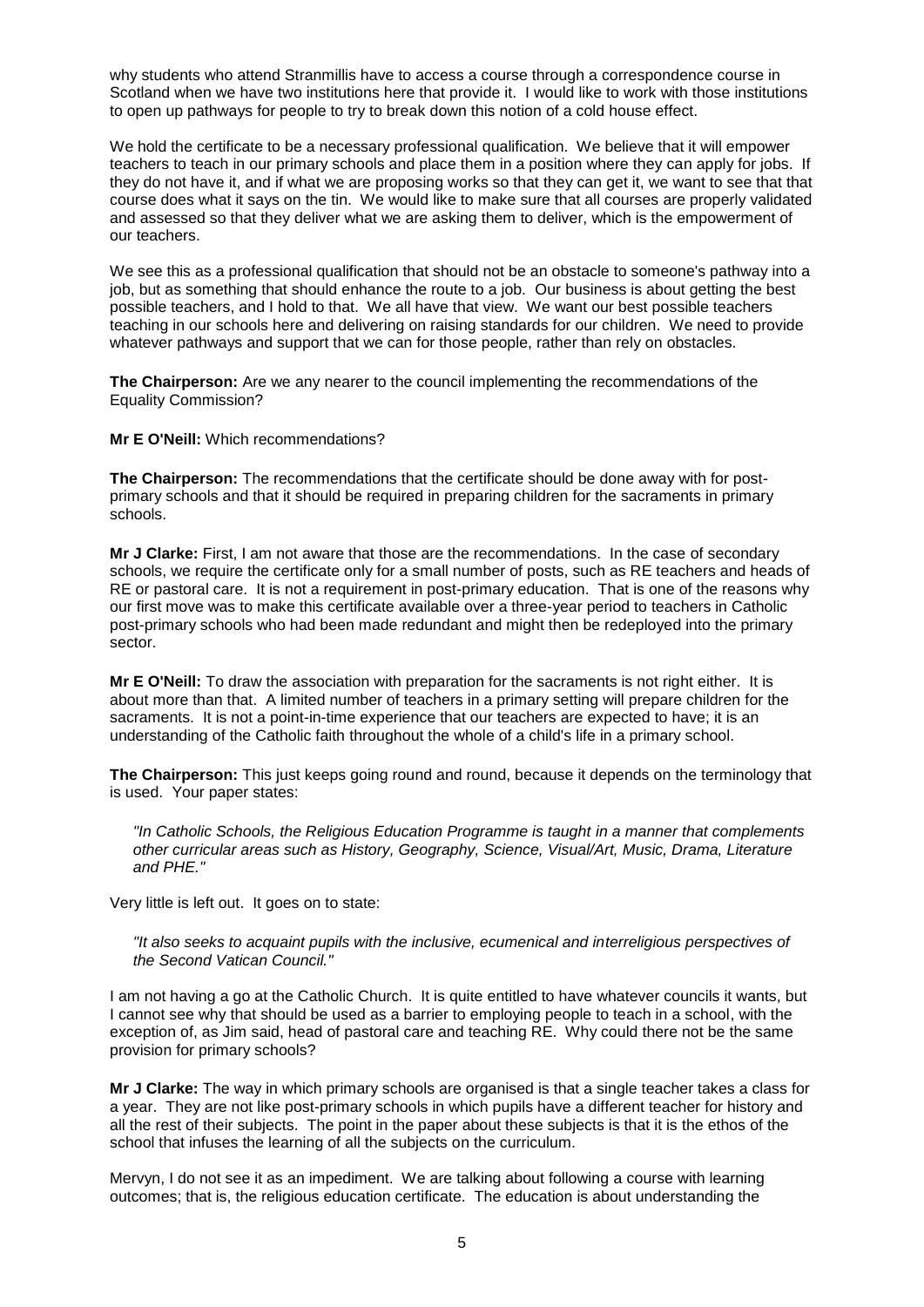influence of teaching and learning on the development of the whole person and the values base that a faith-based education gives them. I imagine that all schools, particularly faith-based schools, would want to develop that.

Part of the argument in Northern Ireland, which again gets confused among the many perspectives, is that some schools set out not to have a religious or faith-based dimension at all, while others do. I am not talking just about Catholic schools here. There is a secular, faith-based dimension as well. Whether it is the Catholic sector or any other faith-based group, we believe that parents want a values, faith-based dimension to education. They want that as part of the experience of learning and not just as a taught subject, certainly in primary schools.

**Mr Kinahan:** Jim and Eugene, thank you very much indeed. I very much take on board your points about FETO and the certificate, but we are moving into a different world in which we are trying open it up so that everyone has an opportunity to teach in any school. I understand the ethos, but, at the back of all this, we are trying to move towards shared education. We are trying to open it up, and there will always be this clash. We know from statistics that some 80% want integrated education. They want to move away, but I think that everyone wants their religion in the background.

I am struggling with this next point. One of the reports talks very clearly about the chill factor. It then states that the certificate requirement may not increase the number of Protestant applicants, but it may. That can be read both ways. You also said that it is not a check on people coming to work at the schools. The mere fact that the school is a Catholic school run by the Catholic Church or the council will put off Protestants —

**Mr J Clarke:** Danny, we are running a Catholic education system. Would you expect us to do anything different?

**Mr Kinahan:** I understand, but let me finish. We have to find a way of opening up to the two. If you go down the review route, which is to make sure that everyone can get the certificate easier, you are shutting the door to opening it up to everyone. That may be the right thing for the ethos, but do you see what I am getting at? We will always have this battle.

**Mr J Clarke:** The argument could be applied to any professional capacity; take the medical profession, for example. There are people who are GPs but may aspire to being psychiatrists. They have to go down certain routes to prove their competence. It is the same thing here. I really struggle to understand why people think that we should set aside the ethos of Catholic education on the basis that it should be open to everyone, whether or not they are capable or committed. It seems counterintuitive.

You mentioned the shared education dimension. I hope that you can see that, whatever this step is, it is a step towards opening up to and embracing more people, but it also requires people to have views and to develop those views. They have to have a free will to decide that they wish to have the opportunity to teach in a Catholic school. Some people do not, and we will not force them into that situation. However, we are opening up the opportunity for those who do.

You talk about 80% wanting integrated schools. We have had to challenge that finding time and again. That is based on an aspirational response. I do not know what the question was at any particular time. People will say, "Yes, integrated education is a great idea." However, what do they actually do? They make choices on the basis of the schools that they regard as being high quality. that are convenient to their home, and that, in the case of not just Catholic schools but others, have an ethos that they see as valuable. We are not diminishing any of that. We are simply saying that the qualities that we have in our system are worth preserving. The community, by virtue of their decisions to send their children to those schools, reinforce that position. We want to maintain the high quality of Catholic education, but we equally accept that we should take down whatever barriers there are to those who want to play a part in that system. That is what we are trying to do here.

**Mr Kinahan:** I cannot see how we get through it unless we change the proportions of people who need the certificate.

**Mr J Clarke:** Again, Danny, it is about free will. If people want to apply, we will create the circumstances in which they can do that.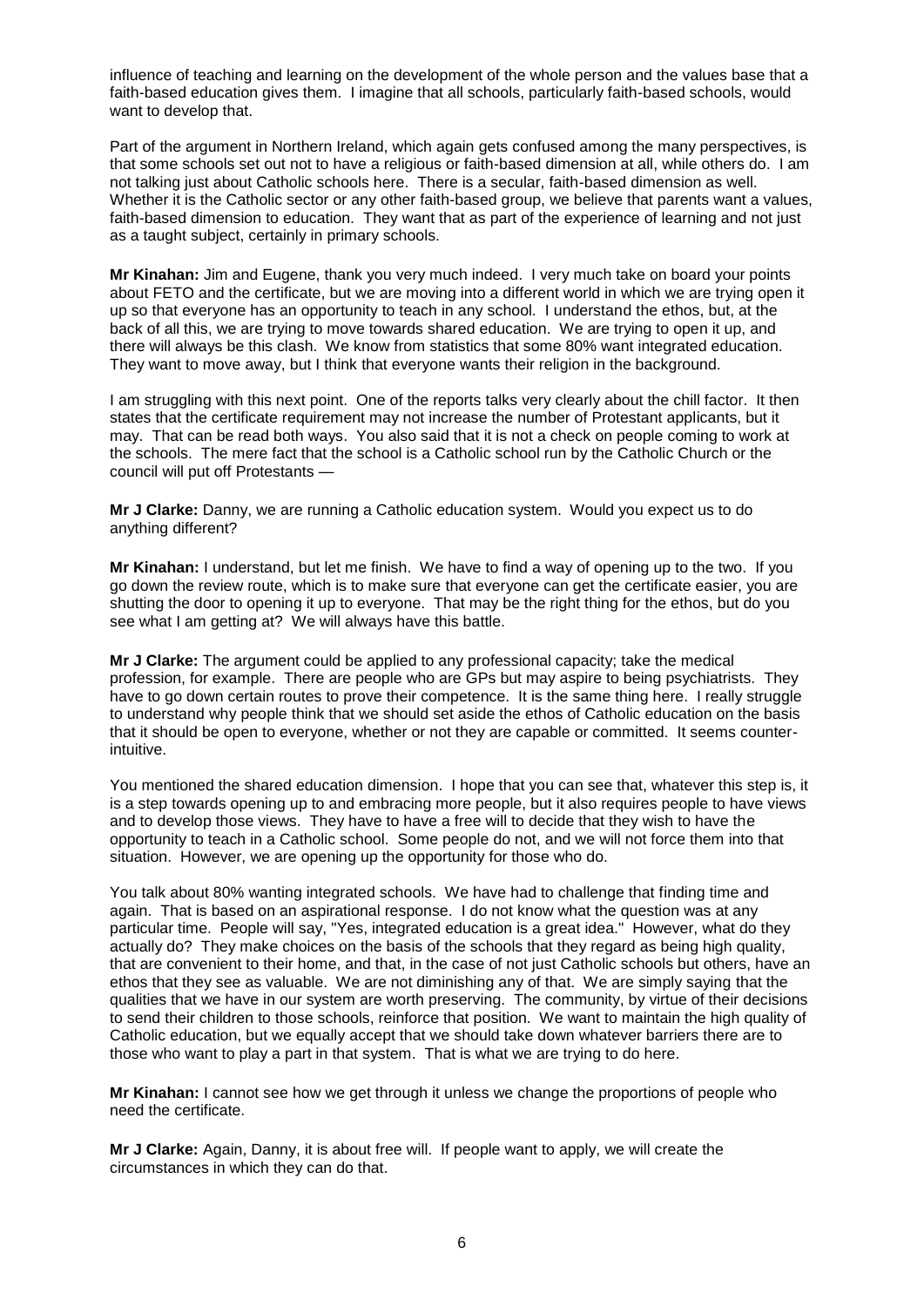**Mr Kinahan:** I hope that that will be the case. One of the integrated schools advertised for the job of a PE teacher. I rang the school and asked about the role. None of it related to religion. I thought, "Why does that person need a certificate to teach PE in integrated school?"

**Mr J Clarke:** I am happy to answer for the Catholic sector. The integrated sector is for another day.

**Mr Kinahan:** Do you realise that it is a barrier that we have to find a way of breaking down? You are going down the route of reviewing it, but you are reviewing it only within your own ethos. We have to find a way to break it down in Northern Ireland.

**Mr J Clarke:** Why? Do you want to us to give up our ethos?

**Mr Kinahan:** No, but you have to find a way of opening up the ethos so that other people can come in.

**Mr J Clarke:** That is what we are doing. We are not going to dilute the ethos. I made the point about people having free will. There are people who will not have any association nor want to have any association with the ethos of Catholic education; that is fair enough, but there are those who might. We are saying that the door will be opened wider for those who wish to go down that route. Some people may simply want to get a job at any cost and will, therefore, get whatever qualification is required. You could argue that it is the same for many Catholic teachers. Or, there are some people who genuinely feel that there is something in the Catholic ethos that appeals to them and they think that they would like to be part of that. Our view is that the door should be opened in a fair and open society, and that is what we are trying to do. However, it is not at the expense of diluting what we stand for. I do not think that the Committee would want us to do that.

**Mr Kinahan:** If you open the door but only to —. In time, it will be to the detriment of the —

**Mr J Clarke:** How will it? If you open lots of doors, people will choose to go through some and not through others. The free will to make that choice is there.

**The Chairperson:** I do not think that it is an issue of free choice. You have no choice: you either do it or you do not do it. You either have the certificate or you do not have it.

**Mr J Clarke:** That is a choice, Mervyn.

**The Chairperson:** I have never been a great supporter of the Equality Commission and some of the things that it has come out with. However, an Equality Commission report stated:

*"The Equality Commission has given consideration to the impact of the removal of the teachers' exception on Protestant teachers while the general occupational exception is in place. The Commission is aware that there are concerns that the removal of the exception will open up the possibility that Roman Catholic teachers will be able to make complaints of religious discrimination against controlled schools but Protestant teachers will not be able to make complaints of religious discrimination against maintained schools."*

Hence, you have another inequality.

**Mr J Clarke:** We are back to this confusion. We are in agreement with that. FETO should go. We are not defending FETO; that is what that is. We are not defending FETO; let it go.

**The Chairperson:** So, what steps are being taken to remove FETO?

**Mr J Clarke:** Eugene pointed those out. I will let him speak for himself.

**Mr E O'Neill:** Our council finds the notion of discrimination on the grounds of one's religion abhorrent. It is on record as saying that. We do not believe that, in 2013, there is a place for that exemption of teachers from fair employment. We, as a council, are quite happy for that exemption to be removed, but we are not responsible for that. That exemption is contained in the Fair Employment and Treatment Order 1998. That is a legislative thing, which, I suppose, is the Assembly's business.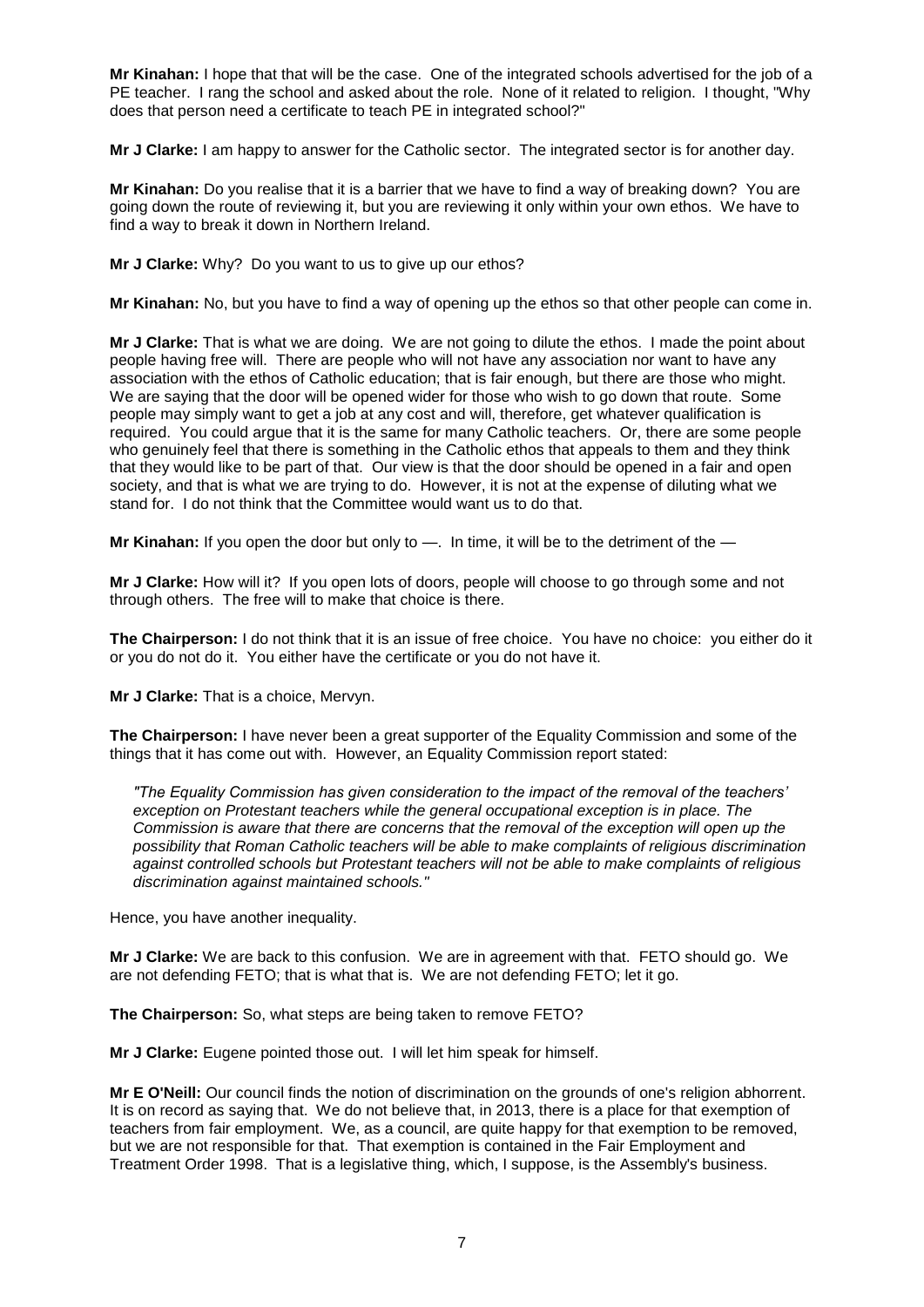I could put it like this: we would not obstruct or seek to obstruct any removal of that exemption. Instead, we rely on our argument that, in order to empower teachers to be able to do what we require of them in a Catholic maintained primary or nursery school, we believe that they should acquire the certificate. Our current policy is that they have to have acquired it before they take up post. We are looking at that requirement and that policy. Our view is that that should, perhaps, be changed, so that we look, first, at the teacher and whether they are the best teacher for the post and, secondly, whether they are prepared to work in the sector by obtaining the certificate afterwards. That is what we are proposing. We think that it is a reasonable response and measure to take. We will also keep that under review.

We propose to do a range of other things with regard to our equality impact assessment of the policy. Because that exemption from the Fair Employment and Treatment Order exists, we do not gather any information on the religious composition of the teaching workforce. None of the employers does. I think that, even without the removal of that exemption, we should do that because we should inform our long-term strategic employment issues with sound data. We do not have that at the moment. We are not required to gather that information; therefore, we do not. None of the employers does.

We are really shooting in the dark here: we just do not know how many non-Catholic teachers we have in the system. Anecdotally, I can tell you that we have a significant number, but it is a minority. If we had data on how many we have in the system, we might better be able to inform, I suppose, a review into what we need to do in the longer term.

**Mr Lunn:** Good morning. My point relates to Danny's comment on the integrated school. I am not speaking for the integrated movement. However, I speculate that perhaps it needed a PE teacher and also had a slight deficit in the number of teachers who could prepare pupils for the sacraments and take on a religious education role in schools, so it took the opportunity to fill both gaps. I doubt that there was anything sinister to it. I have not heard of integrated schools, as a policy, demanding a Catholic teaching certificate as a qualification.

If a Catholic student arrives at St Mary's to do a three-year course, how much of that time is devoted to obtaining the certificate?

**Mr J Clarke:** In any undergraduate course in which the certificate is offered, 120 hours is spent on the course. Postgraduates spend 50 hours on the course.

**Mr Lunn:** Doing what? It is not the certificate that entitles them to teach religious education in the school.

**Mr J Clarke:** That is what it does, yes.

**Mr Lunn:** It is?

**Mr J Clarke:** Yes.

**Mr Lunn:** It goes as far as that? Does it not just give them a background knowledge that would enable them to pursue and maintain the Catholic ethos?

**Mr J Clarke:** It does both.

**Mr Lunn:** I am glad that you are loosening the restrictions to some extent. If it is just an add-on qualification, as I see it, to what the same teacher would learn in Stranmillis, and the only difference is 120 hours over three years —

**Mr J Clarke:** It is a four-year course.

**Mr Lunn:** That is 30 hours a year. Is the solution not to make it easier to access? I think that you referred to the correspondence course as the only available way to do it. Surely we need some sort of active co-operation between training institutions to make it possible and desirable.

**Mr J Clarke:** Eugene has been involved in that.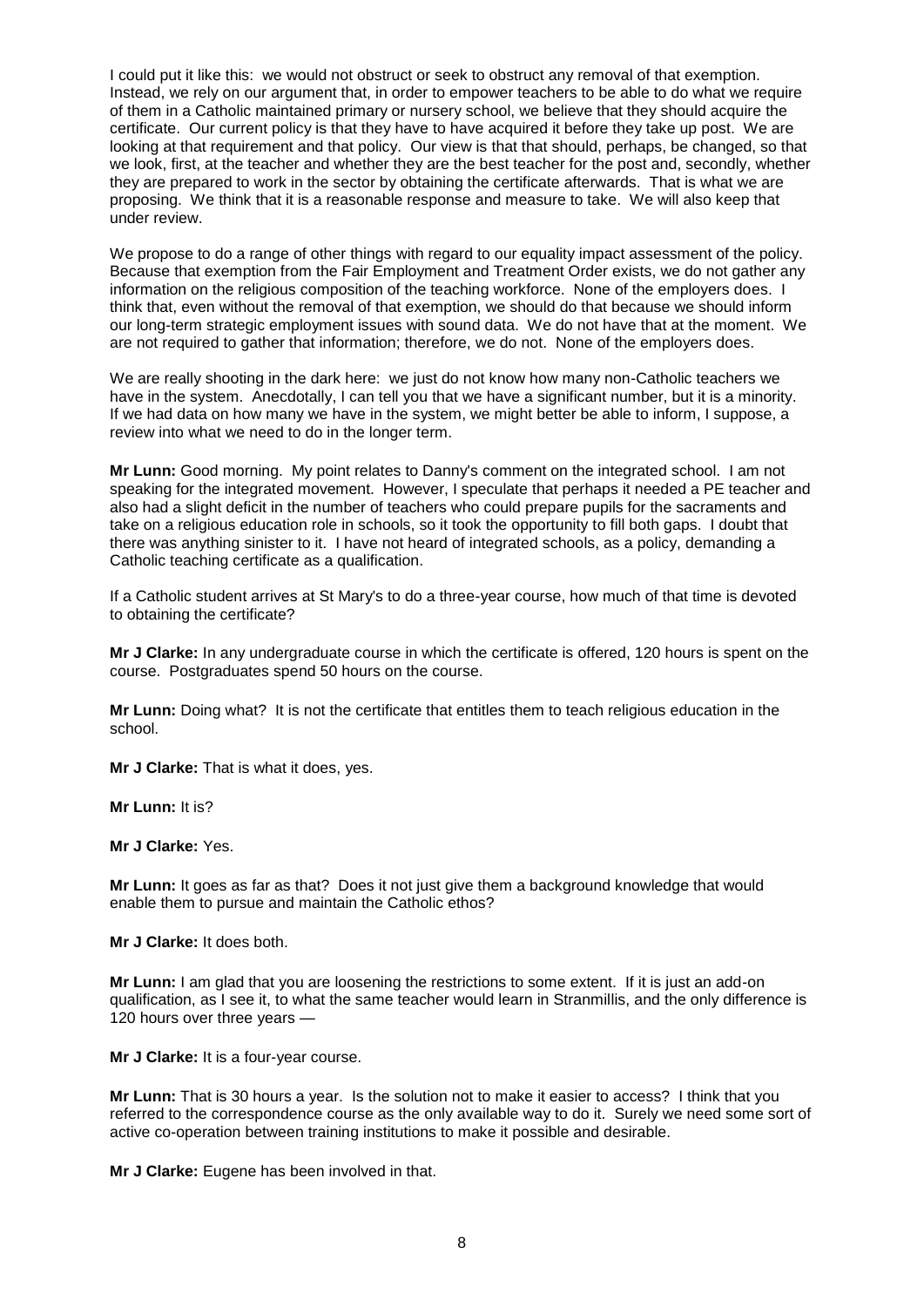**Mr E O'Neill:** I have been working with representatives of the episcopal conference to look at how we might provide access for people. When I first looked at this, I could not understand why we force our own students here to obtain a certificate overseas. I just cannot understand that. So, I believe that the institutions here have a role to play in providing a pathway, irrespective of whether it is for their students, and irrespective of whether the certificate is at undergraduate, postgraduate or postemployment level. I think that is a third pathway that we need to develop.

There are currently two ways to obtain it: as an undergraduate or as a postgraduate student. We need to develop a third route and a course that reflects, I suppose, a person's position in their profession. We talk about learning outcomes; a student at 18 going into one of the institutions perhaps needs more course content than an undergraduate coming in at 21 does. Both will need more than a teacher who may come in after five or six years in employment; an understanding about how to obtain learning outcomes is required. So, we need to develop a third pathway, but we need to do that locally. I would like to open up that discussion with our institutions here, our recognised providers, those being the University of Ulster and St Mary's University College. They should provide for all.

**Mr Lunn:** If I was an 18-year-old non-Catholic student arriving at Stranmillis and knowing the situation around teacher employment to be what it is these days, knowing that we train too many teachers and have done so for years, I would want to explore every avenue. It would not just be a Catholic teaching certificate; I would want to go for any other additional qualification that I could obtain during or just after my student days to enhance my prospects of getting a job. So, if there is some way to make the Catholic certificate much more easily available to non-Catholic students, you really have to go that way. If it is going to be an asset rather than a requirement, you have to make it something that everybody can aspire to.

**Mr J Clarke:** That is precisely what —

**Mr Lunn:** I do not particularly see the desirability of having a qualification in religious education as being too big a burden for a student. I agree that it would enhance their overall learning experience. The slight problem that I have with all this is that you expect teachers in a Catholic school to maintain and promote the school's Catholic ethos. That is quite difficult for a Protestant teacher, even one who has a Catholic teaching certificate. Can you assure such people that they will be treated exactly the same around their employability? If a Protestant wants to teach in a Catholic school, and if they are equipped with the full range of qualifications, including the certificate, will they have equal opportunity to be employed?

**Mr E O'Neill:** I will give an example. My wife was a teacher, and her first teaching job was in England. She was one of those who had to go. She taught in a Catholic school. She was the only teacher in that Catholic school who was a Catholic. They all had certificates in religious education, but she was the only Catholic teacher in that Catholic school, and they were all perfectly capable of delivering the Catholic ethos.

**Mr Lunn:** It may not be the only area where England is a wee bit different from Northern Ireland.

**Mr E O'Neill:** I accept that, but the principle is that you did not necessarily have to be a practising Catholic or otherwise to do the job. They relied on the acquisition of the certificate to measure that.

**Mr J Clarke:** Being a Catholic is related to FETO; having the certificate in religious education is open to anyone, and we are not supporting FETO.

**Mr Lunn:** We have been bouncing around this for years. It should be equally possible for all students to obtain that certificate.

**Mr J Clarke:** That is correct.

#### **Mr E O'Neill:** Yes.

**Mr Lunn:** As you rightly say, if they do not want to go for it; if they think that it is not for them and that they would, to put it frankly, not like to teach in a Catholic school, that is their choice. That is it. I am glad to see that you are exploring these things a bit more openly now.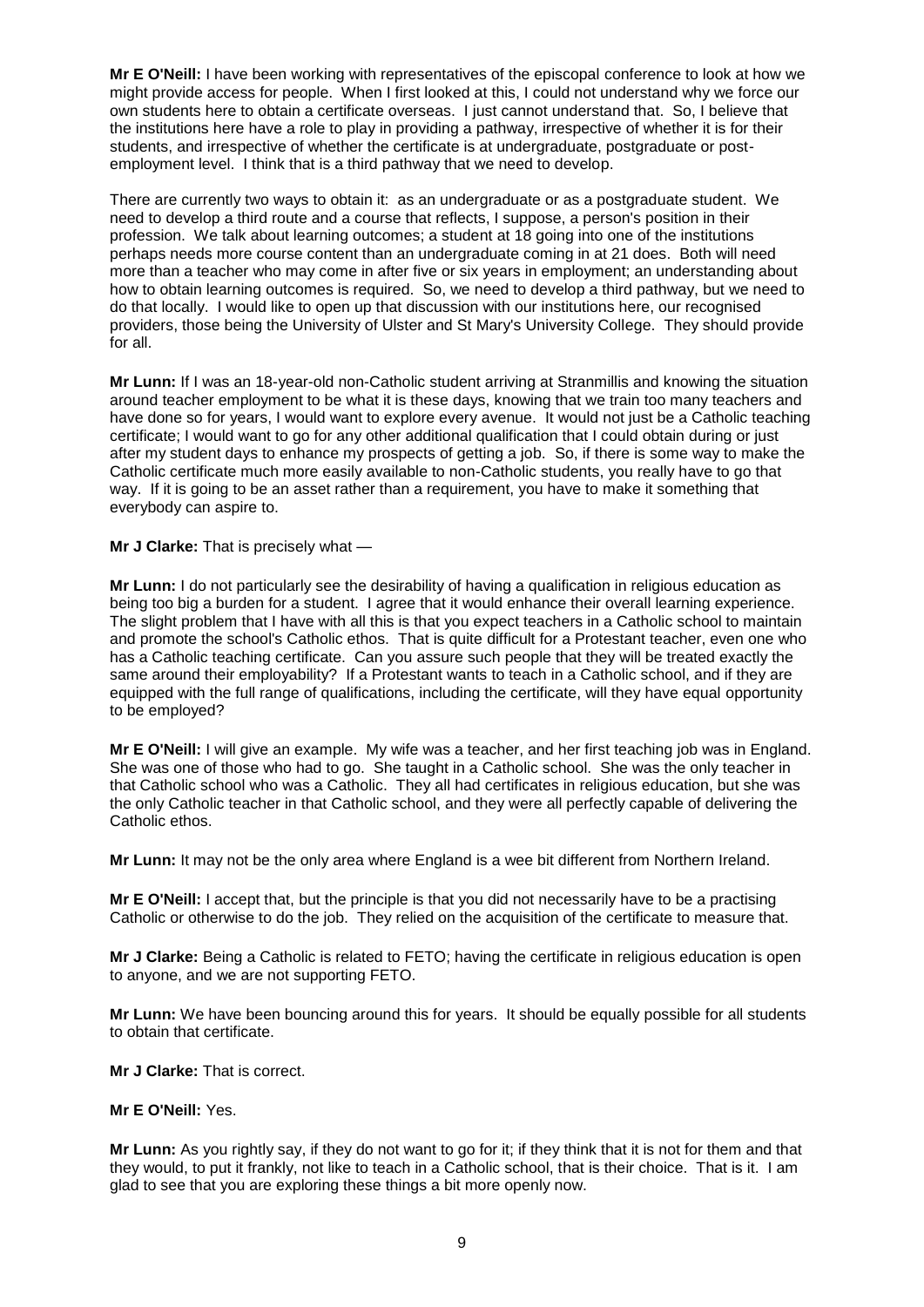**Mr J Clarke:** It is a prerequisite to further engagement through shared education as we move through the area-planning process. There will be, and have been, engagements with the transferors. We believe that the faith-based dimension of education in Northern Ireland is very strong. We believe that by working with all the religious groupings in Northern Ireland, we will strengthen our education system.

**Mr Lunn:** Well, we will see where it goes. You and I were at the opening of a Catholic school recently, at which there was a heavy religious feel to the whole thing, including children doing the prayers and all the rest of it. It really was a very nice occasion and a nice ceremony, which illustrated to me exactly what you are talking about in relation to the Catholic ethos.

I was sitting beside a Protestant minister that day, who made the point that if the ceremony had been in what he called a Protestant school — I had to correct him on that and say "controlled school" there would have been one prayer and that would have been it. It is a different approach, and he was right.

**The Chairperson:** There must be a change. I know that you said that it is an issue for the Assembly, Eugene, but when the Fair Employment (Northern Ireland) Act 1976 came in, the Catholic Church reacted very strongly. I will quote Tony Gallagher, who is a reasonably reliable source, so that I cannot be accused of picking my sources, who said that the:

*"Roman Catholic educational interests were concerned that, without an exception for teachers, the 1976 Act could eventually lead to a system of non-denominational education, with a resulting loss of Catholic ethos."*

Is it not the case now that the Catholic Church is saying that it can, without fear or qualm, when it comes to the Fair Employment and Treatment Order (FETO), set all that aside? The cynic would say that, given the fact that there has been a discriminatory process in place since 1976, it could well afford to do it in 2013 because everyone is in place and it will take years, unless we bring in what we did in policing with 50:50 recruitment to redress the imbalance in the workforce?

**Mr J Clarke:** One of the great conundrums of Northern Ireland is that we manage to turn things upside down. This issue of exemptions —

**The Chairperson:** I am not turning anything upside down; I am just stating facts, which are very stubborn things, whether you turn them upside down, inside out or any way.

**Mr J Clarke:** I am not challenging your facts, Mervyn. I am challenging the argument. What finally became known as FETO was actually inspired by the Protestant Churches, not by the Catholic sector at all. Yet, here am I, trying to defend it. That is always the way that this appears to be. We are taking it from the wrong angle —

**The Chairperson:** Well, they had a different concern.

**Mr J Clarke:** You mentioned the 1976 Act, so let me deal with that. In 1976, as I recall, Mervyn, your party supported the ending of academic selection, so we have all moved on a bit, have we not?

In truth, the Church has moved on. In 2001, a document called 'Building Peace, Shaping the Future' made it very clear that Catholic education was not education for Catholics. The implication of that perhaps it has taken us a little time to get there — is to suggest that Catholic education does not necessarily always have to be taught by Catholics. That is what we are recognising here.

We are moving on. We can quote all kinds of history, but surely the whole purpose of societal development is that we put some of those things from the past into the past and move forward with a different agenda. We are moving forward with a confident agenda now.

We have not had FETO in use. Why it is in legislation is, as Eugene said, a matter for the Assembly. We have no difficulty with living in a world where the full rigours of the 1976 Act are in place.

**Mr Rogers:** You are very welcome, gentlemen. First, I wish to declare an interest as a former principal of a Catholic school and as a chair of a board of governors of a Catholic maintained school.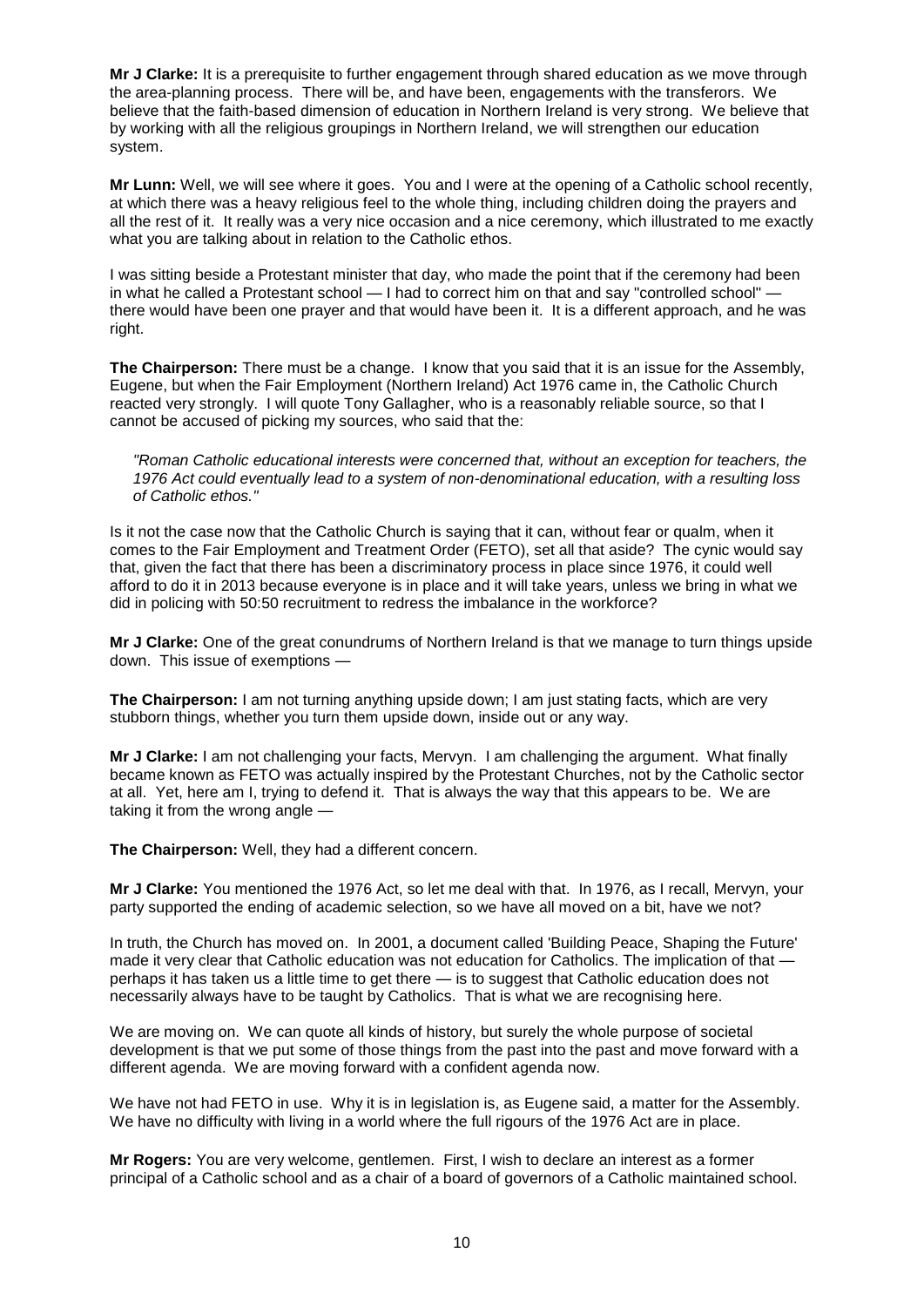I am alarmed by the term "cold house". I had non-Catholic children and non-Catholic staff at my school. I could take you to those staff, and you could ask them whether the school was a cold house. It certainly was not a cold house. The other thing that was mentioned earlier was that the Catholic Church runs our schools. That is certainly not the case. Yes, there are trustees' representatives on the board of governors, and they have an input to the board of governors like anybody else, but it is the board of governors and the principal who run the school.

As for the ethos, there is a particular tripartite relationship, particularly in a Catholic primary school, between home, church and school that is very important. It is not just teaching RE or just sacramental preparation. It is all those things pulled together. For example, we have a programme in primary schools called Growing in Faith Together, where the teacher takes a lead role but works along with the priest and with parents, who come in for meetings, etc, associated with that. I certainly would not want the perception out there that Catholic schools are a cold house.

In preparation for the sacraments, with contracting numbers, we sometimes now have joint classes. We might have up to three different classes, particularly in some of our small, rural primary schools. That has to be kept under consideration as well. Depending on the make-up of the school, some schools in their pastoral arrangements perhaps keep the teacher with the child as well. That is my comment.

I really want to get on to the idea of accessibility, which you mentioned, Jim. I am quoting from focus group findings:

#### *"There was again some frustration expressed that it was part of the course at St Marys but Stranmillis students had to shoulder the extra time commitment."*

I think that is a key point. It is not just a matter of accessibility to an RE certificate. It has to be an integral part of a qualification. If you ask any BEd student who has gone through the first year of their training, you will hear that that has been quite a shock for them or whatever, and to expect them to have to do something additional to that is a problem. I am encouraged by what Eugene said about the work that is going on, but the key point here is the integral part of it. That certainly has to be addressed. The genuine concerns of students from Stranmillis have to be taken on board. As Trevor said, maybe some of them do not want to do it anyway, but if they want to do that to widen their options or whatever else, it has to be an integral part rather than an add-on.

The other reservation I have, coming from my teaching background, is that, for the teacher who comes out of Stranmillis and is appointed into a Catholic school, it is a very onerous task to do an added qualification — an RE certificate — during your first two years of teaching. Teaching practice has been fine, and you have just had a few classes to teach over a period, but you are then into a 100% timetable, early professional development and all of the other things that you have to do, so the first couple of years are an extremely challenging time for our young teachers. How can the certificate be integrated into that? I think that is a bit of an issue.

**Mr J Clarke:** There are two points. A student going through St Mary's, a Catholic college of education, does those 120 hours in addition to the course that is common to other institutions. If a student in Stranmillis decides to do the course, it is not additional work. It is just adding on to what the students in St Mary's are already doing. There are 120 fewer hours in provision outside of St Mary's. Part of what we are saying — and I think Eugene has been very strong on this — is that young people going into Stranmillis or any other college who wish to teach should have the option to do that alongside their main course so that they do not face the trauma of an additional qualification in the first two years.

We also need to be clear that that is not just an issue for Protestant young people; it applies to Catholic young people who do not get into a Catholic college of higher education that provides the RE certificate. The exclusivity, if you like, has been through the colleges that offer the certificate as opposed to those that do not. What we are trying to do is equalise that access for everyone. However, I accept the point that, in the main, certainly in Northern Ireland, Catholic young people aspire, in the first instance, to go through courses at St Mary's College. If they are in St Mary's, the course is there; it is part of what they do day and daily. If they do not get in and have to go elsewhere, then, yes, they have to access the course and do what might be additional work to what their colleagues are doing.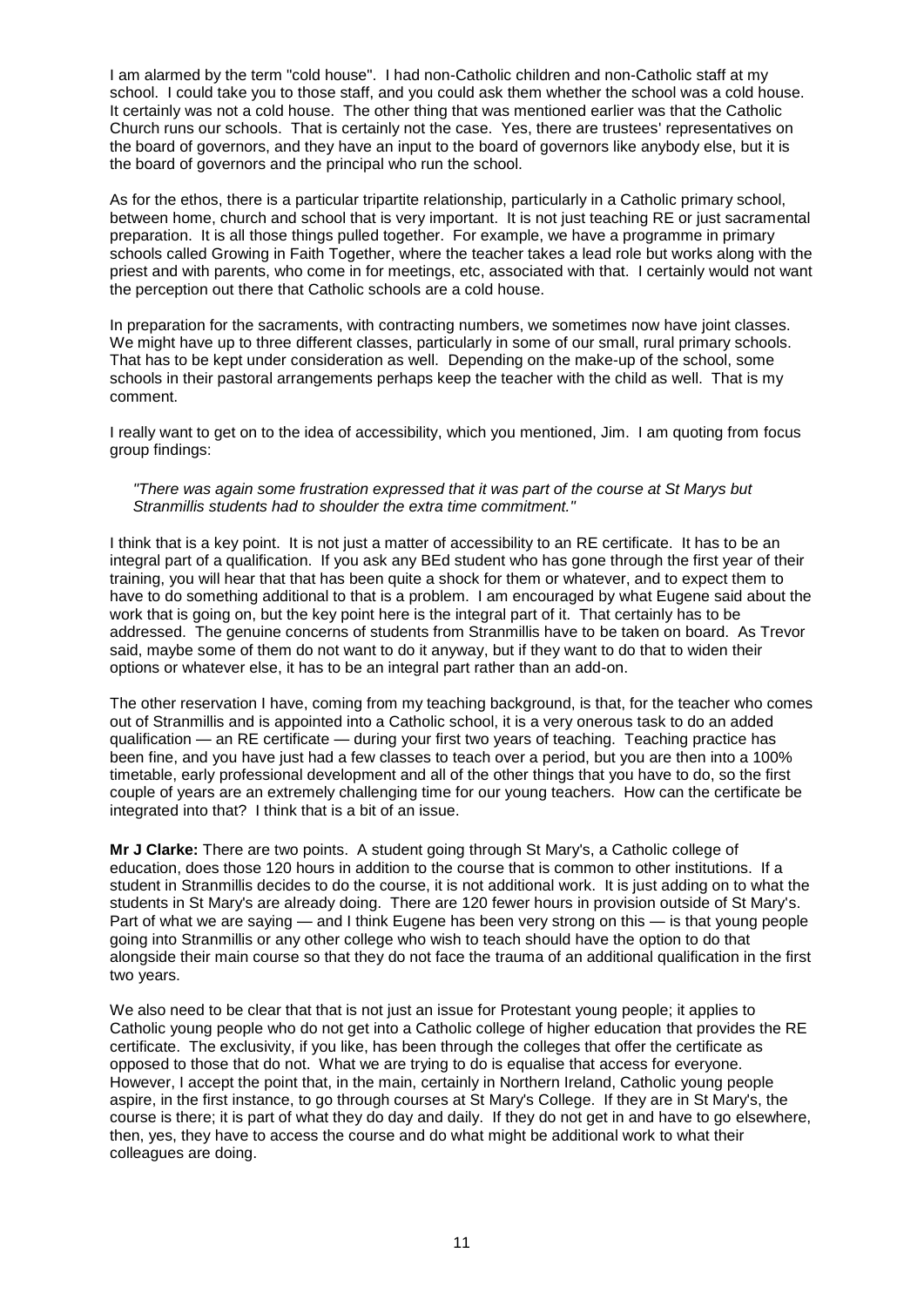**Mr E O'Neill:** You raised the issue of the two years. With regard to their early professional development in two years, I suppose that having to do another course on top of that would be difficult. We recognise that. When the unions came to us and asked us to consider that for redundant teachers and give them two years, we thought, no, we will give them three years. We think that three years is a reasonable period during which people could acquire a certificate that requires around 50 hours' commitment. Three years is, probably, a fair position to take.

Jim has already mentioned that we want to see accessibility. We do. We are quite strong on that. We want to see accessibility, not as a burden but as a way to empower all teachers, no matter what their religious backgrounds are, to acquire a certificate that will assist them to work in the Catholicmaintained sector.

**Ms Boyle:** Thanks for the presentation. Sean made the point about the whole ethos. I speak as a Catholic parent, and I sent my children to a Catholic faith-based school. The reasons why I did that were, I suppose, to help me to assist my children and promote the ethos and understanding of my Catholic faith. We talk about exercising parental choice: that is what I did. Another reason why I chose to do that was the sacraments. It would not have occurred to me at the time that the person who prepared my child for the sacraments was Catholic, Protestant or other. As long as that person had some level of understanding of my faith, I never questioned that in the school. It goes back to what Sean said about this element being integral. With regard to students at Stranmillis, yes, it should be looked at as a whole, as opposed to a part. I welcome the review that CCMS is doing. I also welcome the comments that you made, Eugene, about engagement with the colleges.

I do not want to make this political in any way. However, I know of a school in the controlled sector that wrote to parents to say that it would not provide the Catholic children in the school with any preparation for sacraments. Obviously, that is a matter for that school. Personally, I thought that it was not the way forward if we are to provide pathways to get the best for children educationally and with regard to faith. At times, I wonder how the controlled sector deals with that. I have to say that many schools in the controlled sector help to prepare children for the sacraments. They have to be commended for that. I still have concern that some controlled-sector schools have Catholic children and do not help in the preparation for sacraments. I think that there is a balance to be applied. We talked about pathways to educational outcomes for children. I welcome what you are doing. I look forward to hearing of your engagement with the colleges and the transferors, and so on, around this, perhaps at a later date. Thank you.

**Mr J Clarke:** I cannot comment on the controlled sector.

**The Chairperson:** To conclude, you mentioned in your paper, Jim, other potential mitigations to ensure that the final policy requirement will not be regarded as an impediment to gaining employment in a Catholic school. Perhaps, when that is concluded, you could give more detail to the Committee on how you are progressing on the equality impact assessment of that.

**Mr J Clarke:** Yes. That process is under way.

**Mr E O'Neill:** We are consulting with all the political parties on that as well, Mervyn, so they will get a direct consultation on it.

**The Chairperson:** The Ballykelly ruling, in respect of a fair employment issue that was raised back in 2010, found that the practice in the school was wrong and illegal, and a settlement was secured. Is CCMS happy that lessons have been learned from those particular processes to ensure that it is not happening de facto? The headline on the article about that in the 'Belfast Telegraph' read:

#### *"Sectarianism in any guise is plain wrong".*

**Mr E O'Neill:** That was in relation to a redundancy decision that was made in a controlled school, where they protected two Catholics, I think, on the basis that they thought they had a certificate. It turned out that there were non-Catholics in the school who had the certificate as well. I can only give you my experience. I have been in CCMS for 20 years this year. I have worked across appointments panels at every level, across every one of our diocesan offices. I have been directly involved in perhaps 200 principal and vice-principal appointments directly, and I have never once heard a governor express an opinion that they wanted to appoint a Catholic. Certainly, I would find the notion that they would say something like that abhorrent. What we are engaged in is trying to open up a